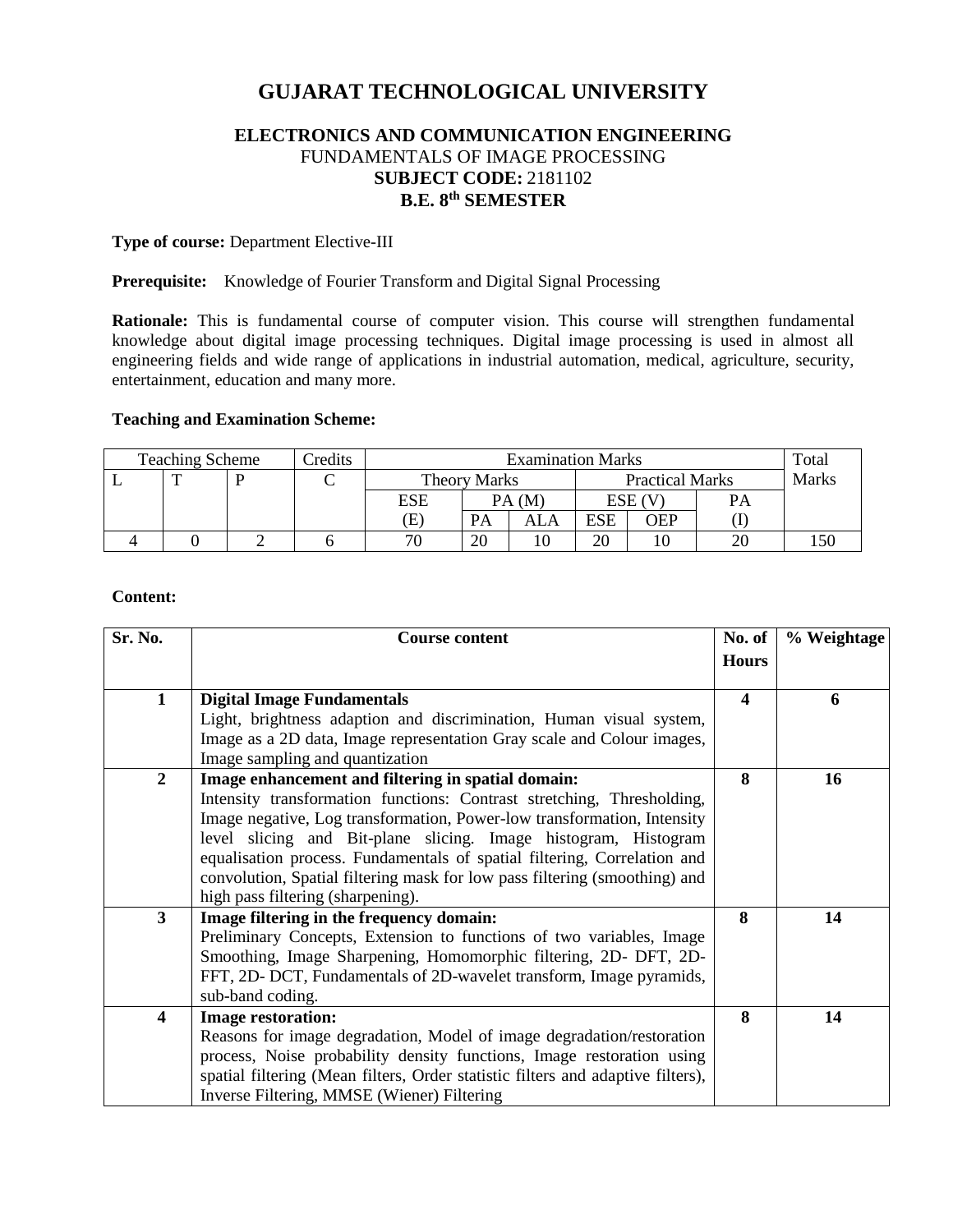| 5 | <b>Colour Image Processing:</b><br>Colour Fundamentals, Colour Models, Pseudo-colour image processing.                                                                                                                                                                                               |   | n  |
|---|------------------------------------------------------------------------------------------------------------------------------------------------------------------------------------------------------------------------------------------------------------------------------------------------------|---|----|
| 6 | <b>Image Compression:</b><br>Fundamentals of redundancies, Basic Compression Methods: Huffman<br>coding, Arithmetic coding, LZW coding, JPEG Compression standard,<br>Wavelet based image compression                                                                                                | 8 | 14 |
| 7 | <b>Image Segmentation:</b> Edge based segmentation, Region based<br>segmentation, Region split and merge techniques, Region growing by<br>pixel aggregation, optimal thresholding.                                                                                                                   | 8 | 14 |
| 8 | <b>Morphological Image Processing:</b><br>Basic morphological operations, Erosion, dilation, opening, closing,<br>Structuring elements, Hit-or-Miss transform, Basic Morphological<br>Algorithms: hole filling, connected components, thinning, skeletons,<br>Reconstruction by erosion and dilation | 8 | 16 |

| <b>Distribution of Theory Marks</b> |         |         |         |         |        |  |  |  |
|-------------------------------------|---------|---------|---------|---------|--------|--|--|--|
| R Level                             | J Level | A Level | N Level | E Level | 'Level |  |  |  |
|                                     | 20      | 30      | 20      | 10      |        |  |  |  |

**Legends: R: Remembrance; U: Understanding; A: Application, N: Analyze and E: Evaluate C: Create and above Levels (Revised Bloom's Taxonomy)**

Note: This specification table shall be treated as a general guideline for students and teachers. The actual distribution of marks in the question paper may vary slightly from above table.

#### **Reference Books:**

- 1. Digital Image Processing, Rafael C. Gonzalez and Richard E. Woods, Third Edition, Pearson Education
- 2. Digital Image Processing, S Jayaraman, S Esakkirajan, T Veerakumar, Tata McGraw Hill Publication
- 3. Digital Image Processing, S Sridhar, Oxford University Press.

#### **Course Outcomes:**

After learning the course the students should be able to..

- [1] Understand image representation
- [2] Enhance image quality using image enhancement techniques
- [3] Filter given image using frequency domain filtering technique
- [4] Select the right image restoration technique to remove degradation from given image
- [5] Represent image using minimum number of bits using image compression
- [6] Understand image segmentation technique
- [7] Do morphological operations on given image

### **List of Experiments:**

[1] Write program to read and display digital image using SCILAB

Become familiar with SCILAB Basic commands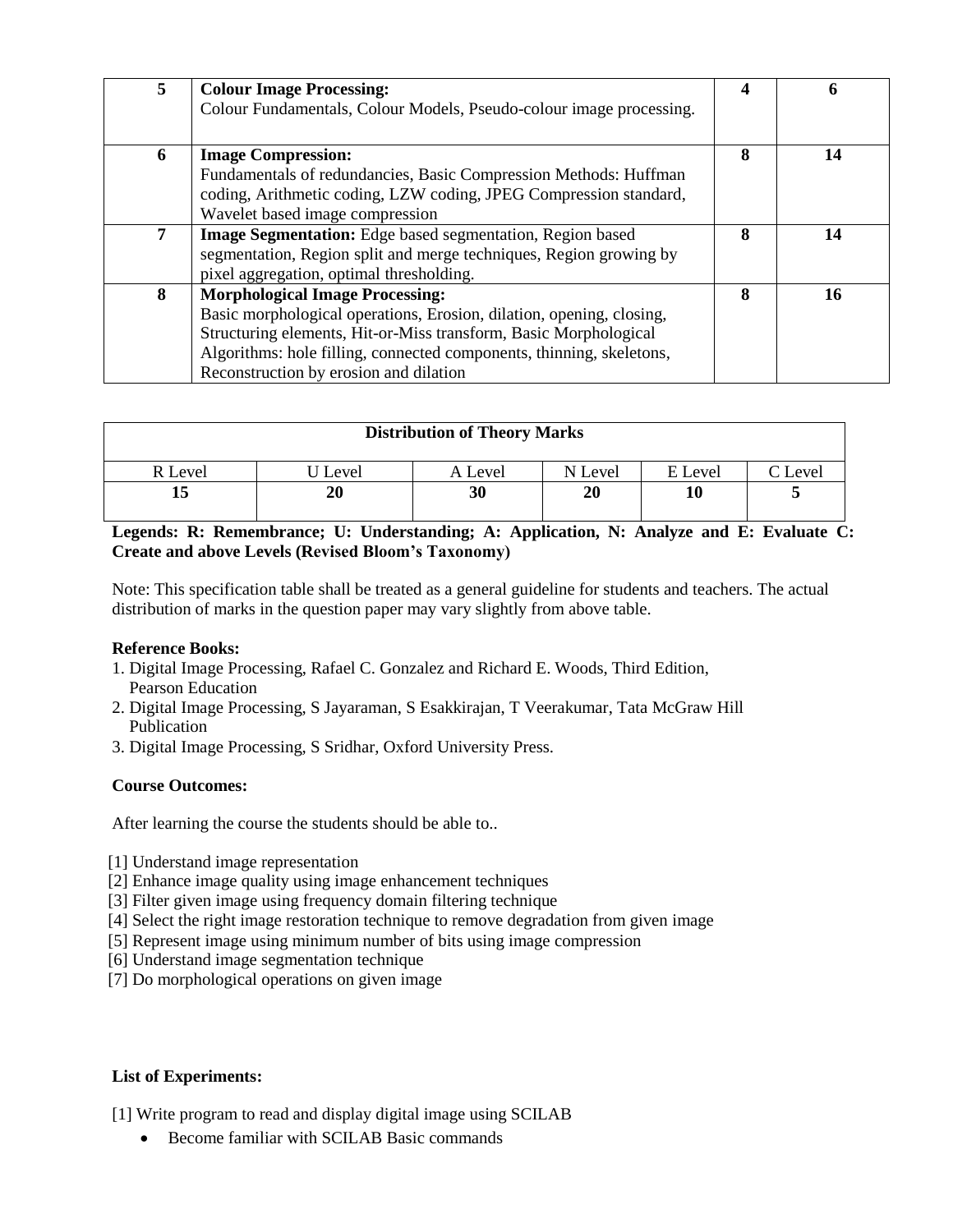- Read and display image in SCILAB
- Resize given image
- Convert given color image into gray-scale image
- Convert given color/gray-scale image into black & white image
- Draw image profile
- Separate color image in three R G  $&$  B planes
- Create color image using  $R$ ,  $G$  and  $B$  three separate planes
- Flow control and LOOP in SCILAB
- Write given 2-D data in image file
- [2] To write and execute image processing programs using point processing method
	- Obtain Negative image
	- Obtain Flip image
	- Thresholding
	- Contrast stretching
- [3] To write and execute programs for image arithmetic operations
	- Addition of two images
	- Subtract one image from other image
	- Calculate mean value of image
	- Different Brightness by changing mean value

[4] To write and execute programs for image logical operations

- AND operation between two images
- OR operation between two images
- Calculate intersection of two images
- Water Marking using EX-OR operation
- NOT operation (Negative image)
- [5] To write a program for histogram calculation and equalization

[6] To write and execute program for geometric transformation of image

- Translation
- Scaling
- Rotation
- Shrinking
- Zooming

[7] To understand various image noise models and to write programs for image restoration

- Remove Salt and Pepper Noise
- Minimize Gaussian noise
- Median filter and Weiner filter
- [8] Write and execute programs to remove noise using spatial filters
	- Understand 1-D and 2-D convolution process
	- Use 3x3 Mask for low pass filter and high pass filter
- [9] Write and execute programs for image frequency domain filtering
	- Apply FFT on given image
	- Perform low pass and high pass filtering in frequency domain
	- Apply IFFT to reconstruct image
- [10]Write a program in SCILAB for edge detection using different edge detection mask
- [11] Write and execute program for image morphological operations erosion and dilation.